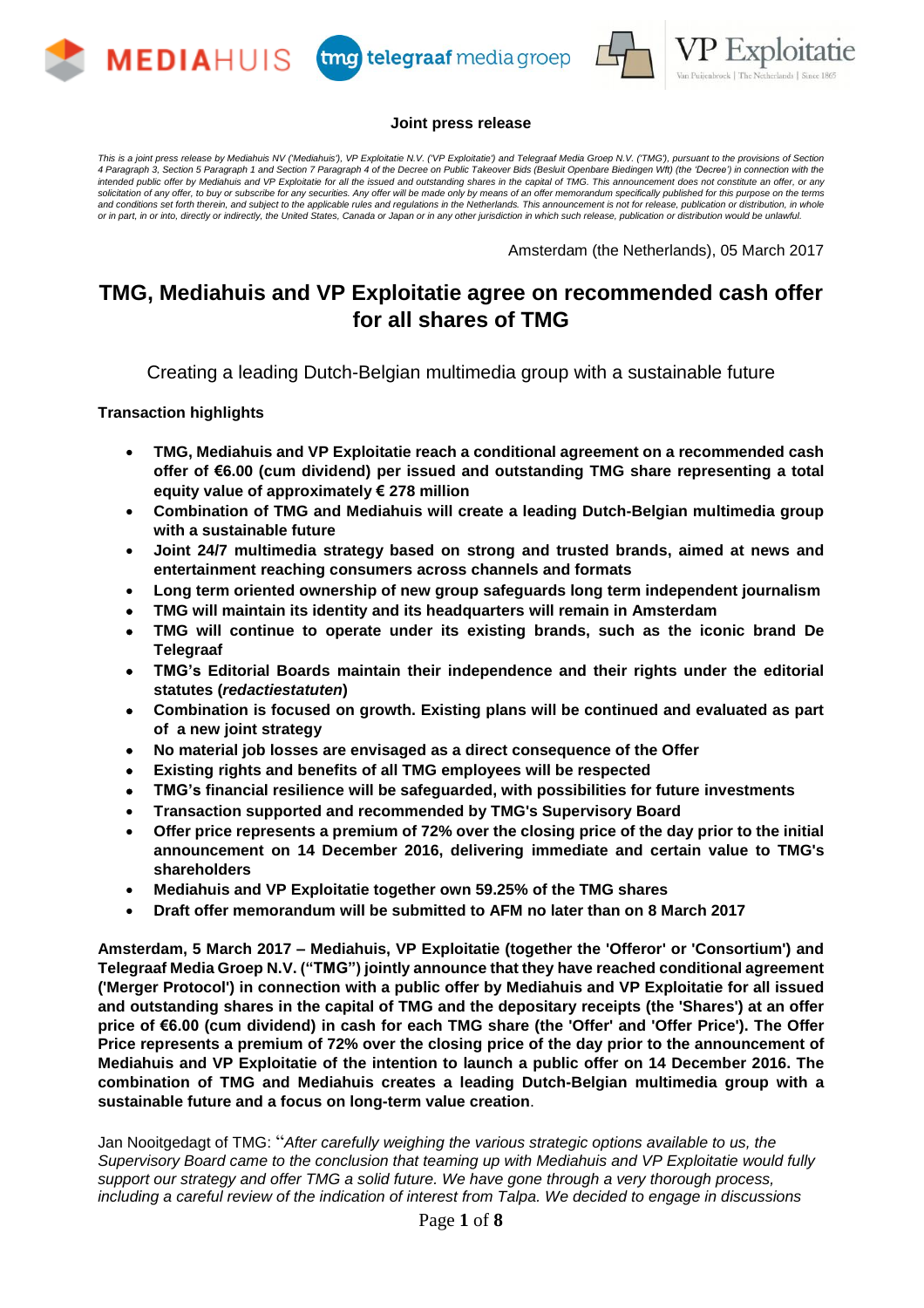







with both parties, but we came to understand that the Talpa alternative would not be viable, as Mediahuis and VP Exploitatie declared their 59.25% stake to be strategic and not for sale even in case a higher offer *would be forthcoming. This led us to the decision to continue negotiations with VP E and Mediahuis,* resulting in an improved offer. With a price of €6.00, representing a premium of over 70%, we believe the offer to be fair for our shareholders. The compelling vision for the company as a whole, and particularly for its core print and online news brands as well as a joint 24/7 multimedia strategy, secures the future of *the company. We therefore strongly believe the combination will be in the best interest of the company, the long term success of the business and its key stakeholders. Our recommendation of the offer also provides the clarity TMG currently needs."*

Gert Ysebaert of Mediahuis: "*Today's announcement is an important milestone in the creation of a successful, stable and leading multi-media company with a focus on the Netherlands and Belgium.* Together with TMG, we will have an opportunity to be the winner in a strongly changing media landscape. *We will have enhanced financial and operational scale to protect topline revenue growth to enable further investments in innovation. Our long term vision, supported by long term shareholders will provide TMG with the necessary strength and unity. We are convinced that the future of TMG is best guaranteed in a combination with Mediahuis and we welcome all employees of TMG in our group*."

Guus van Puijenbroek of VP Exploitatie: *"My family has been an involved shareholder of TMG and its employees for decades. The new combination of Mediahuis and TMG will be an attractive, reliable employer for journalists and other employees and we are proud to be involved in the new combination as a shareholder. We have looked for a safe harbour for TMG to safeguard strong independent journalism along* distinctive news brands like the iconic Dutch brand De Telegraaf. We are very pleased to have found a strong partner like Mediahuis that shares our family values and vision to give TMG, its news brands and its *employees a clear future with a compelling strategy. We are looking forward to further develop the new Dutch-Belgian multimedia group which has clear strategic and operational added value."*

# **Strategic rationale**

Mediahuis, VP Exploitatie and TMG intend to create a leading Dutch-Belgian multimedia group with a sustainable future and a focus on long-term value creation, through the combination of TMG and Mediahuis (the 'Combination'). Mediahuis will support TMG to realise its business strategy, allowing it to improve and invest in its existing core divisions and to accelerate digital growth. TMG's customers gain access to the strongest independent editorial offering in print, digital and video. TMG's advertisers reach a broad group of consumers through multimedia platforms.

The joining of forces will result in a significant increase of future commercial and financial strengths that is crucial to remain competitive in a changing and continuously evolving media landscape with numerous new international and digital players. Mediahuis is one of the leading media groups in Belgium and the Netherlands and a publisher of strong news brands such as NRC Handelsblad, NRC Next and De Limburger. Mediahuis has a thorough belief in independent journalism and strong and relevant media that deliver a positive contribution to people and society.

Mediahuis and VP Exploitatie envisage to transform the core division into a healthy operation on the back of its longstanding experience in the field of among others print, with a continued close eye on growing digital and online activities. Both Mediahuis and VP Exploitatie bring extensive experience and a strong track record of supporting management teams and editorial boards in the execution of their business plans while ensuring the independence of the editorial boards (the "Editorial Boards").

# **Support and recommendation for the Offer**

On 25 August 2016, the Consortium sent a non-binding indicative offer to TMG, offering a price per Share of €4.70 and setting out the strategic rationale for a merger between Mediahuis and TMG. Following receipt of this non-binding indicative offer, the members of the Supervisory Board and Executive Board ("Boards") deliberated and considered whether any of them has a conflict of interest in respect of the Offer and have established proper decision-making procedures to avoid any possible conflicts of interest in the decisionmaking process. Mr. A.R. van Puijenbroek, one of the members of the Supervisory Board, has not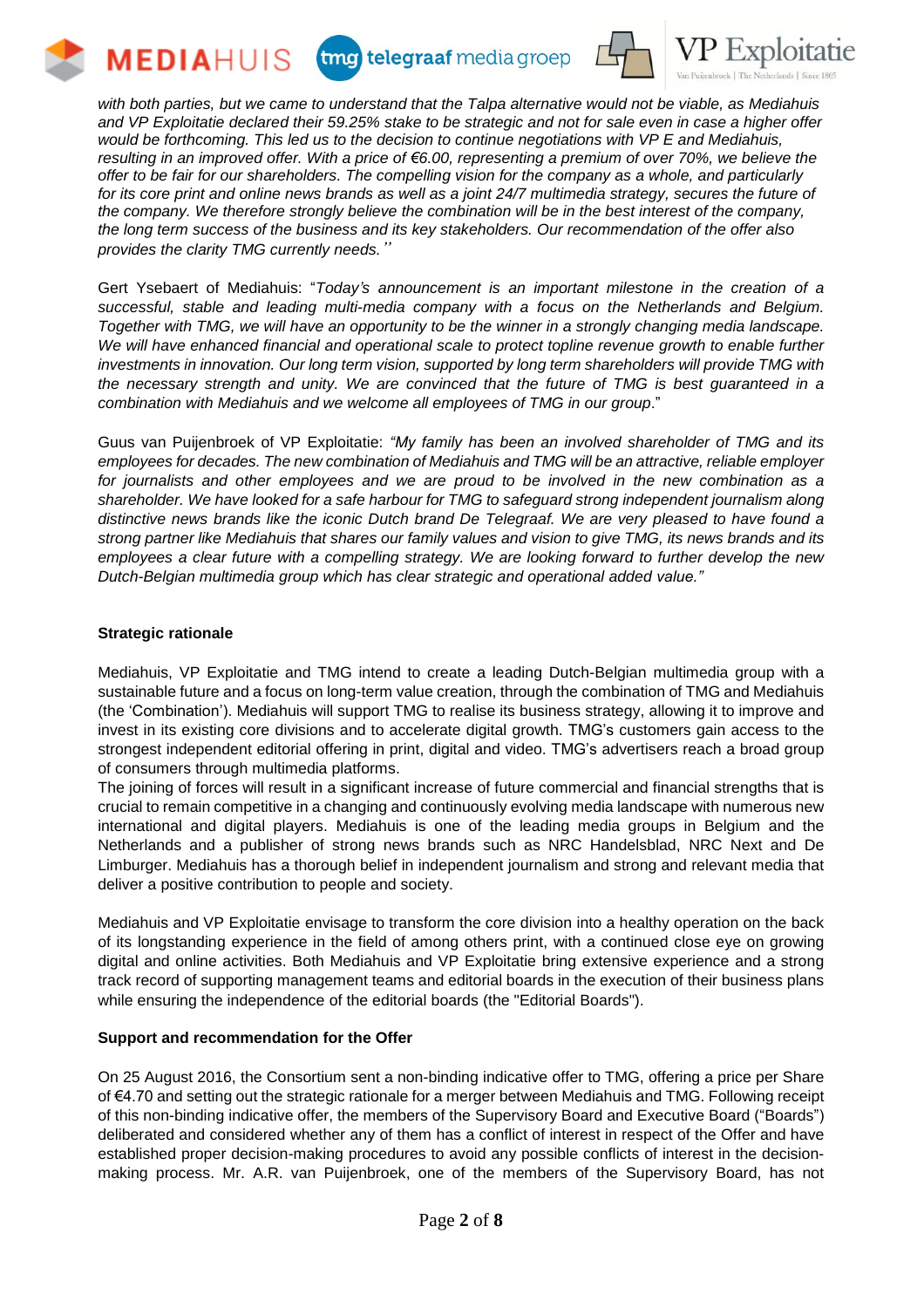







participated and shall not participate in the deliberations and voting on the Offer within the Supervisory Board due to a conflict of interest in relation to the Offer.

Following further correspondence and discussions, on 28 October 2016 the Consortium sent a non-binding indicative offer to TMG, offering a price per Share of €5.25. Following further discussions, TMG allowed the Consortium to conduct a focused due diligence investigation. On 14 December 2016, the Consortium made its initial announcement in respect of an intended offer for TMG. Talpa Holding N.V. ('Talpa') announced its interest in TMG on 23 January 2017, offering an indicative offer price per Share of €5.90 (cum dividend), after similar due diligence access as provided to Talpa. Subsequently, the offer price was matched by Mediahuis and VP Exploitatie on 20 February 2017. On 1 March 2017, Talpa increased its offer price to €6.35 (cum dividend) per Share. Today, Mediahuis and VP Exploitatie have offered a price of €6.00 (cum dividend) per share. Throughout the discussions with the Consortium, the Executive Board and the Supervisory Board met frequently to discuss the preparations and developments in the process, as well as the considerations underlying their key decisions in connection therewith.

On 5 March 2017, the Supervisory Board resolved to suspend the members of the Executive Board, following which resolution the Supervisory Board has been charged with the executive function (*belast met de bestuurlijke taak*) of the Executive Board in accordance with TMG's articles of association.

After careful consideration of the strategic rationale, the financial and social aspects and consequences of the Offer, the Supervisory Board, also acting in its temporary capacity as acting Executive Board, believes that the Consortium offers a fair price, and believes that acceptance of the Offer is in the best interest of TMG, the sustainable success of its business and its stakeholders and that the journalistic quality will remain guaranteed and can be further developed in the Combination.

After Talpa's first announcement, the Executive Board and the Supervisory Board have considered and explored Talpa's indicative offer and have held discussions with Talpa, allowed Talpa to perform and finalise a due diligence investigation and discussed the terms on which a potential merger protocol would potentially be entered into. The proposal of Talpa, as confirmed most recently on 1 March 2017, was conditional on an acceptance level of 95%, which condition could be lowered to 80%, subject to certain conditions including that Mediahuis would offer its shares to Talpa. Accordingly, VP Exploitatie and (in the meanwhile) Mediahuis would have to be willing to offer their Shares to Talpa for this offer to have any chance of succeeding. Mediahuis and VP Exploitatie have repeatedly indicated, both publicly and in writing to the Executive Board and the Supervisory Board, that their stakes are strategic and that they would not sell their Shares to Talpa. As a result, no realistic prospect of a successful offer by Talpa exists. That being said, Talpa is free, even after execution of the Merger Protocol with Mediahuis and VP Exploitatie, to engage in discussions with Mediahuis and VP Exploitatie with a view to find a solution in respect of Talpa's current stake in TMG.

The Executive Board and the Supervisory Board of TMG have extensively discussed and analysed the Offer together with their financial and legal advisors. The Supervisory Board, also acting in its temporary capacity as acting Executive Board, has determined that the Consortium's proposal is in the best interest of TMG, the sustainable success of its business and its stakeholders. The strategic fit with the Consortium, combined with the Non-Financial Covenants (as defined hereafter) and the deal certainty of the Offer, provides clarity on the strategic direction of the TMG business, the employees' position (including. the support for Terra Nova and the 24/7 multimedia strategy), safeguarding of independent quality journalism and the independence of the Editorial Boards, important brands, investments in various digital initiatives and a resilient financial policy. The Supervisory Board has placed great emphasis on this clarity.

On 5 March 2017, both ABN AMRO bank and Rabobank issued a fairness opinion to the Executive Board and the Supervisory Board, and Rothschild issued a fairness opinion to the Supervisory Board stated that of such date and subject to the factors and assumptions set forth in each of the opinions, the €6.00 (cum dividend) per share in cash to be paid to the holders of the Shares pursuant to the Offer is fair, from a financial point of view, to the holders of such Shares.

With reference to the above, the Supervisory Board, also acting in its temporary capacity as acting Executive Board, fully supports and recommends the Offer for acceptance to the holders of the Shares. It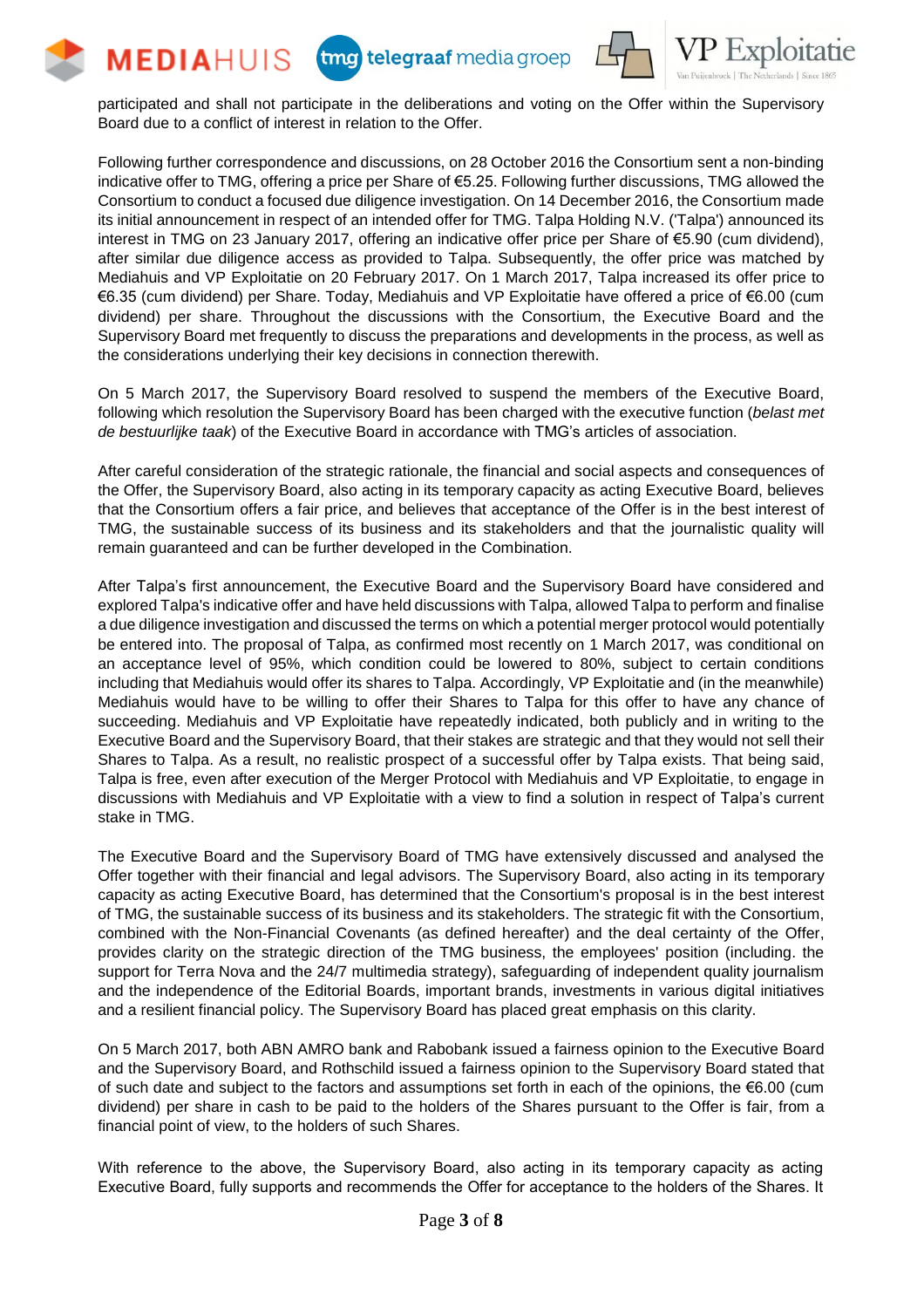







also recommends voting in favour of the EGM resolutions proposed in connection to the Offer. The currently announced support and recommendation is subject to the terms and conditions of the Merger Protocol, including finalisation of the relevant advisory and consultation processes with the Central Works Council of TMG and the Editorial Boards.

#### **Financing of the Offer**

The Offer values 100% of the Shares at approximately  $\epsilon$  278 million. The Consortium has committed financing in place to finance the Offer and to fulfill its obligations under the Offer. Mediahuis and VP Exploitatie will finance the Offer utilising debt facilities. Mediahuis has entered into financing documentation with ING Bank N.V. under customary conditions.

#### **Non-Financial Covenants**

Mediahuis, VP Exploitatie and TMG have agreed to certain covenants with regard to corporate governance, editorial independence, organisation and brands, employees and strategy that will continue to apply until 31 December 2019 (the 'Non-Financial Covenants'), provided that certain specific covenants will apply for a longer period of time.

#### *Corporate governance*

After successful completion of the Offer, the Supervisory Board will be composed as follows: three members of the Supervisory Board will be nominated by the Offeror, one of them being Mr. A.R. van Puijenbroek, and two independent Supervisory Board members will be nominated by the Supervisory Board, one of them being Mr. J.J. Nooitgedagt who will also serve as independent chairman of the Supervisory Board. The Supervisory Board will determine the composition of the Executive Board as of the settlement date of the Offer, which will be disclosed in the Offer Memorandum.

The Merger Protocol includes certain customary arrangements for the protection of any remaining minority shareholders after settlement of the Offer.

#### *Editorial independence*

The Consortium strongly believes in the strength and importance of independent quality journalism and shall procure that the Editorial Boards maintain their independence and their rights under the editorial statutes (*redactiestatuten*).

#### *Organisation and brands*

The TMG group will maintain its corporate identity and its headquarters, central management and key support functions will remain in Amsterdam, the Netherlands. TMG will remain a separate legal entity and organisation. TMG will continue to operate under its existing brands, such as the iconic brand De Telegraaf.

#### *Employees*

The Consortium considers the employees key for the success of the Combination. The Consortium will respect the existing rights and benefits of the employees of the TMG group, including existing social plans, profit sharing schemes, covenants (including covenants with TMG's works council) and collective labour agreements (including the employee benefits included in the terms thereof) for the agreed duration of these arrangements and agreements or, if earlier, until new plans and/or agreements will be in place amending these rights. The Consortium shall ensure that the employees within the Combination will receive proper training and will be offered appropriate career progression in line with the arrangements currently in place.

Following settlement of the Offer, selection for positions with overlap within the Combination will take place on fair allocation principles, such as "best person for the job" or any other business oriented objective principles (also applicable to employees of relevant staff departments). The current editorial workforce in total FTE's will be retained. Existing plans will be continued and evaluated as part of a new joined strategy.

*Strategy*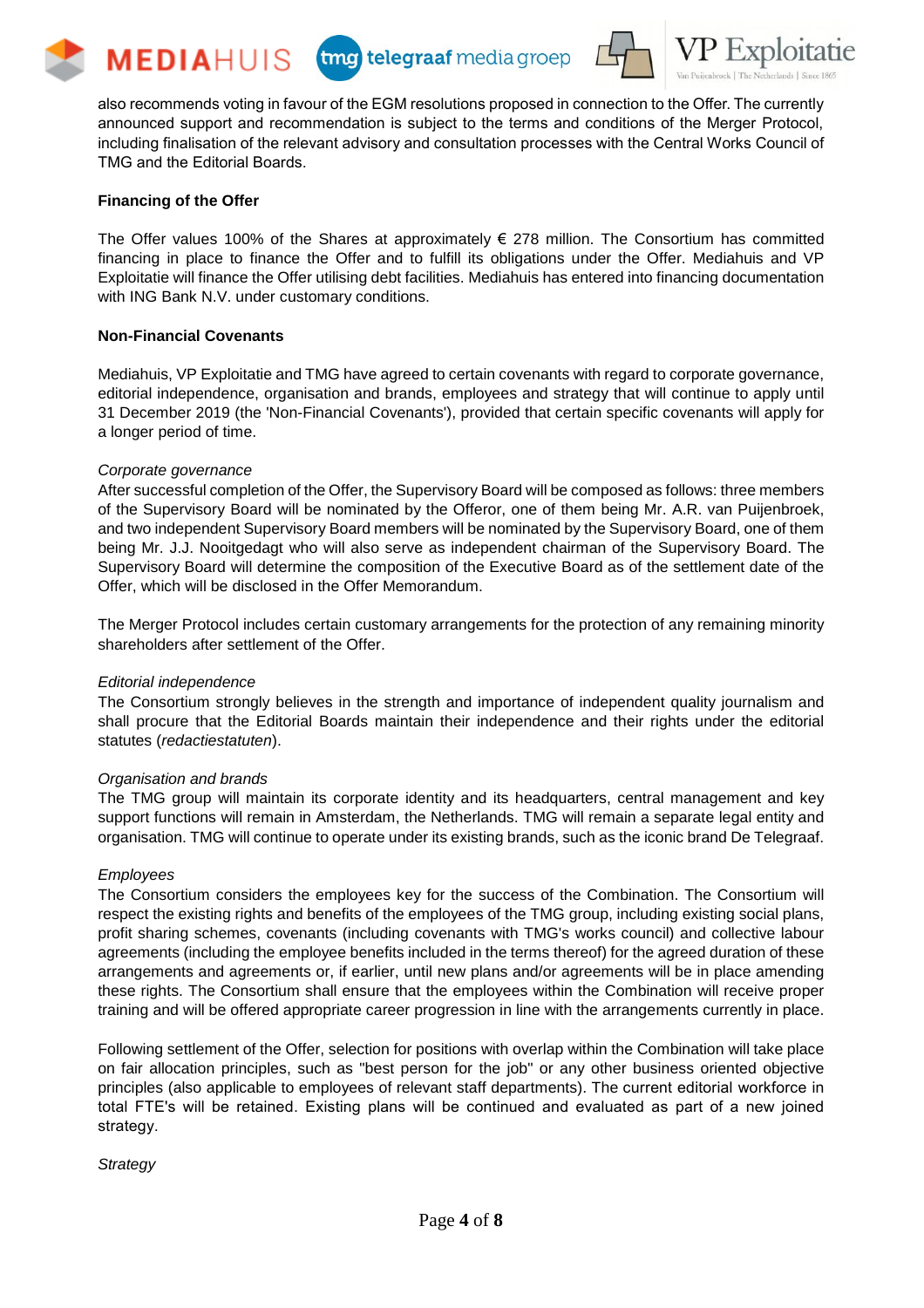



The joint strategy of the Combination of Mediahuis and TMG is a strategy based on strong and trusted brands. The Combination will be a Dutch-Belgian media group with a focus on long-term value creation. The Combination's 24/7 multimedia strategy is aimed at news and entertainment reaching the consumer across channels (e.g. online, mobile, print, video/OTT and radio) and formats (e.g. video, text, pictures and VR). It focuses on delivering the right content at the right moment through the right channel in the best possible user experience, based on the strength of strong and trusted media brands, leading to increased and more diversified revenues per customer. The Combination will continue to build a portfolio of digital only content, classified and e-commerce brands and platforms that will fuel future growth and sustainability of the Combination. It will provide advertisers with efficient solutions on the back of data, user targeting and cross-media offering, including video. Strategic win-win partnerships on technology, content and commercialisation will be key to the success of the Combination.

The key elements of the strategic rationale for the Combination include the substantially increased market position of the Combination resulting in:

- a strengthening of the Combination's position towards old and new competitors;
- the facilitation of the introduction of new consumer and content models;
- the offering of a broader palette of multi-media consumer reach to advertisers that will also benefit from a larger data pool and brand coverage; and
- an increase of the attractiveness for potential partners and new talent because of a the larger set of brands, activities and international opportunities;
- the possibility to share knowledge and data, thereby creating better products and supporting top line growth in consumer as well as advertising markets;
- a substantially increased economies of scale in technology, industrial activities, supporting services and purchasing power, reducing overall cost and turning the core news division into a healthy operation;
- the possibility to make substantial investments in content, technology and innovation to support the longer term sustainability and growth;
- the strengthening of, and increase of the profitability of digital brands through cross-border expansion and sharing of technology and data; and
- the sale of Keesing, allowing for its further international development.

# **Commencement and offer conditions**

**MEDIAHUIS** 

The commencement of the Offer is subject to the satisfaction or waiver of the following commencement conditions customary for a transaction of this kind:

- (i) all mandatory antitrust filings to the antitrust authorities having been formally submitted;
- (ii) no material breach of the Merger Protocol having occurred;
- (iii) having obtained clearance from TMG's central works council;
- (iv) having completed the consultation of the Editorial Boards in accordance with the Editorial Statutes;
- (v) no revocation or amendment of the recommendation of the Offer by the Boards;
- (vi) the Stichting Preferente Aandelen Telegraaf Media Groep N.V. not having excercised its call option to have protective preference shares issued to it;
- (vii) no material adverse effect having occurred;
- (viii) the AFM having approved the Offer Memorandum;
- (ix) no Competing Offer (as defined below) having been made, other than a Competing Offer by Talpa or any of its affiliates;
- (x) trading in the Shares on Euronext Amsterdam not having been suspended or ended as a result of a listing measure (*noteringsmaatregel*) taken by Euronext Amsterdam;
- (xi) no notification having been received from the AFM stating that investment firms are not allowed to cooperate with the Offer; and
- (xii) no order, stay judgment or decree having been issued, and no statute, rule, regulation, governmental order or injunction having been enacted, prohibiting the making and/or the consummation of the Offer.

If and when the Offer is made, the consummation of the Offer will be subject to the satisfaction or waiver of the following offer conditions customary for a transaction of this kind: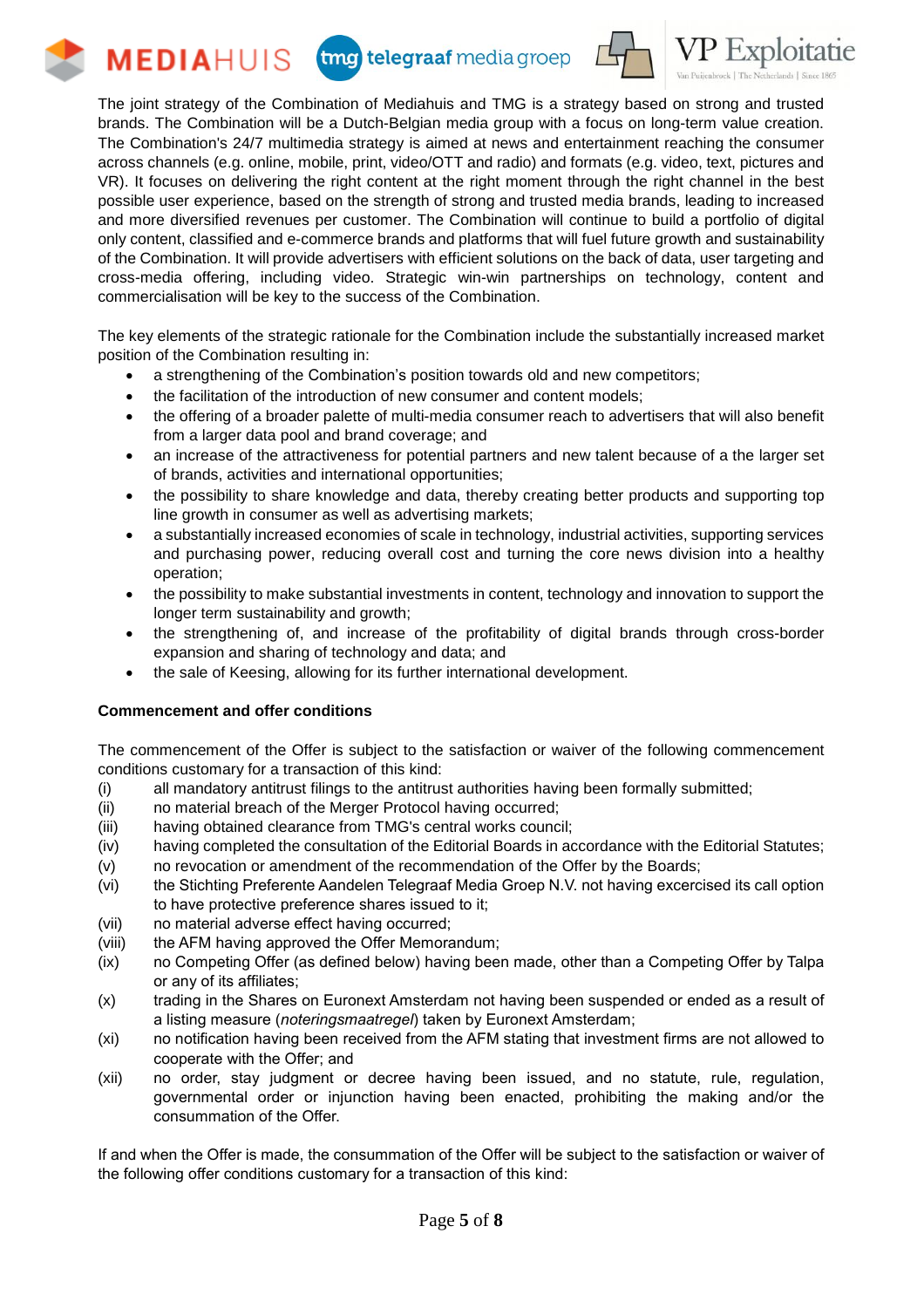# tmg telegraaf media groep



- (i) minimum acceptance level of 70% of the Shares (which may be waived by the Offeror in its sole discretion, given the current majority stake of Mediahuis and VP Exploitatie);
- (ii) antitrust clearances having been obtained;

**MEDIAHUIS** 

- (iii) the extraordinary general meeting ('EGM') or the subsequent EGM having adopted certain resolutions;
- (iv) no material breach of the Merger Protocol having occurred;
- (v) having obtained clearance from TMG's works council;
- (vi) having completed the consultation of the Editorial Boards in accordance with the Editorial Statutes;
- (vii) no material adverse effect having occurred;
- (viii) no Competing Offer having been made, other than a Competing Offer by Talpa or any of its affiliates;
- (ix) no revocation or amendment of the recommendation of the Offer by the Boards;
- (x) the Stichting Preferente Aandelen Telegraaf Media Groep N.V. not having excercised its call option to have protective preference shares issued to it and having agreed to terminate the call option agreement;
- (xi) trading in the Shares on Euronext Amsterdam not having been suspended or ended as a result of a listing measure (*noteringsmaatregel*) taken by Euronext Amsterdam;
- (xii) no notification having been received from the AFM stating that investment firms are not allowed to cooperate with the Offer; and
- (xiii) no order, stay judgment or decree having been issued, and no statute, rule, regulation, governmental order or injunction having been enacted, prohibiting the making and/or the consummation of the Offer.

# **Termination fees**

If the Merger Protocol is terminated on the basis that the recommendation is modified as a result of a Competing Offer that has not been matched by the Offeror, TMG will forfeit a €2.74 million termination fee to the Offeror.

If the Merger Protocol is terminated by TMG because antitrust clearances are not obtained ultimately on 31 December 2017, and provided that not obtaining such antitrust clearances is not due to a breach by TMG of the Merger Protocol, the Offeror will forfeit a €6.17 million reverse termination fee to TMG.

# **Competing Offer**

TMG and the Consortium may terminate the Merger Protocol in the event a bona fide third party makes an offer (or such offer is otherwise binding), which offer is determined by the Boards to be more beneficial to TMG, its business, its sustainable success and its stakeholders than the Offer, provides a realistic level of deal certainty and exceeds the offer price of € 6.00 by 8% or more (such offer a "Competing Offer").

In the event of a Competing Offer, the Consortium will be given the opportunity to match such offer, in which case the Merger Protocol may not be terminated by TMG. Any additional subsequent competing offer will have a 4.5% offer threshold and matching right for the Offeror. As part of the Merger Protocol, TMG has agreed to customary undertakings not to approach, initiate or enter into discussions or negotiations with any third party for an offer.

# **Indicative Timetable**

The Consortium and TMG will seek to obtain all necessary approvals and anti-trust clearances as soon as possible. The parties are confident that the Consortium will secure all such approvals and clearances. In addition, the customary advice procedure with TMG's works council and the consultation with TMG's Editorial Boards will be commenced immediately (to the extent not already in progress), with the intention to have the procedures completed prior to commencement of the Offer.

The Consortium will submit a request for approval of its offer memorandum to the AFM no later than on 8 March 2017 and publish the offer memorandum shortly after approval, in accordance with the applicable statutory timeline.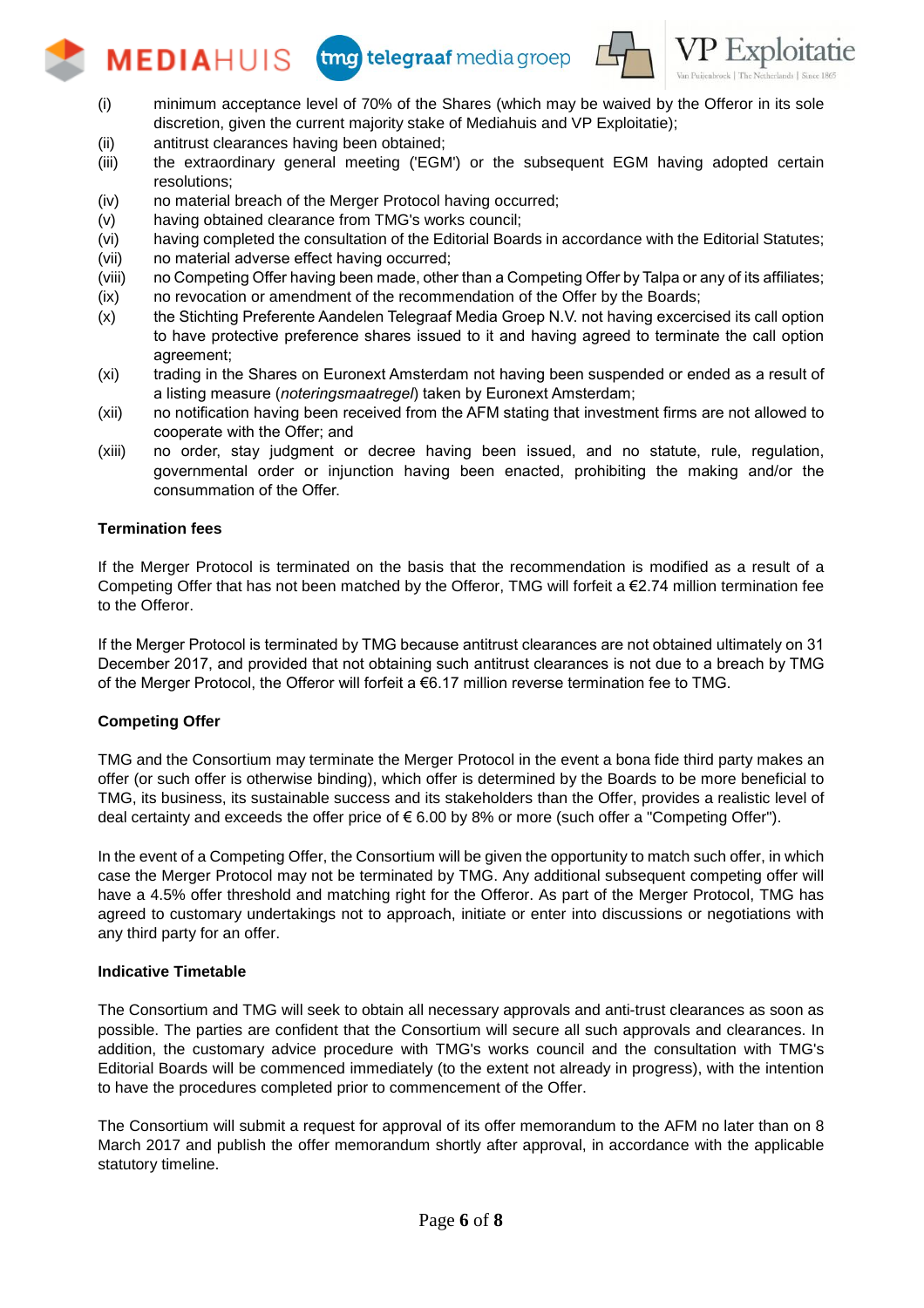







TMG will hold an EGM at least six business days prior to the closing of the acceptance period in accordance with Section 18 Paragraph 1 of the Decree to inform the shareholders about the Offer and to adopt certain resolutions that are conditions to the consummation of the Offer.

Based on the required steps and subject to the necessary approvals, the Consortium and TMG anticipate that the Offer will close in the third quarter of 2017.

# **Transaction advisors**

In connection with the transaction, TMG's financial advisors are ABN AMRO Bank N.V., Coöperatieve Rabobank U.A. and its legal counsel is Allen & Overy LLP, Amsterdam office. For the Supervisory Board Van Doorne N.V. acted as legal counsel and Rothschild as financial advisor. The communication advisor is Citigate First Financial.

On behalf of Mediahuis, ING Bank N.V. is acting as financial advisor, Linklaters LLP, Amsterdam office is acting as legal counsel and the communication advisor is Hill+Knowlton Strategies. On behalf of VP Exploitatie, Alantra Corporate Finance B.V. is acting as financial advisor, De Brauw Blackstone Westbroek N.V. is acting as legal counsel and the communication advisor is Hill+Knowlton Strategies.

END OF PRESS RELEASE

#### **Media and Investor contacts**

#### **VP Exploitatie and Mediahuis**

Frans van der Grint / Ariën Stuijt, Hill+Knowlton Strategies +31 20 404 47 07 Frans.vanderGrint@hkstrategies.com Arien.Stuij[t@hkstrategies.com](mailto:Grint@hkstrategies.com)

# **TMG**

Uneke Dekkers/Klaas Kruijer, Citigate First Financial +31 6 502 616 26 [uneke.dekkers@citigateff.nl](mailto:uneke.dekkers@citigateff.nl) [klaas.kruijer@citigateff.nl](mailto:klaas.kruijer@citigateff.nl)

\*\*\*

# **About Mediahuis**

Mediahuis, one of the leading media groups in Belgium and The Netherlands, is publisher of strong news brands, such as De Standaard, Het Nieuwsblad/De Gentenaar, Gazet van Antwerpen, Het Belang van Limburg, NRC Handelsblad and NRC.Next. The company exploits important classifieds-platforms such as Jobat, Hebbes, Zimmo en Vroom. Mediahuis, in its current composition, sells around 760.000 newspapers and reaches more than 1.6 million digital news consumers, with her various news websites, on daily basis. Mediahuis has an unconditional belief in independent journalism and strong and relevant media that contribute positively to people and society. From that vision, the company invests permanently in strong news brands, on paper and digital.

# **About VP Exploitatie**

VP Exploitatie is an independent Dutch investment- and management company owned by the family Van Puijenbroek. The company invests in securities, participations, real estate and other assets. The strategy of VP Exploitatie is focused on investments in Dutch and Belgium companies. VP Exploitatie has as a relevant shareholder, a focus on long-term value creation. VP Exploitatie limits oneself in its investment policy not solely to enterprises in specific sectors.